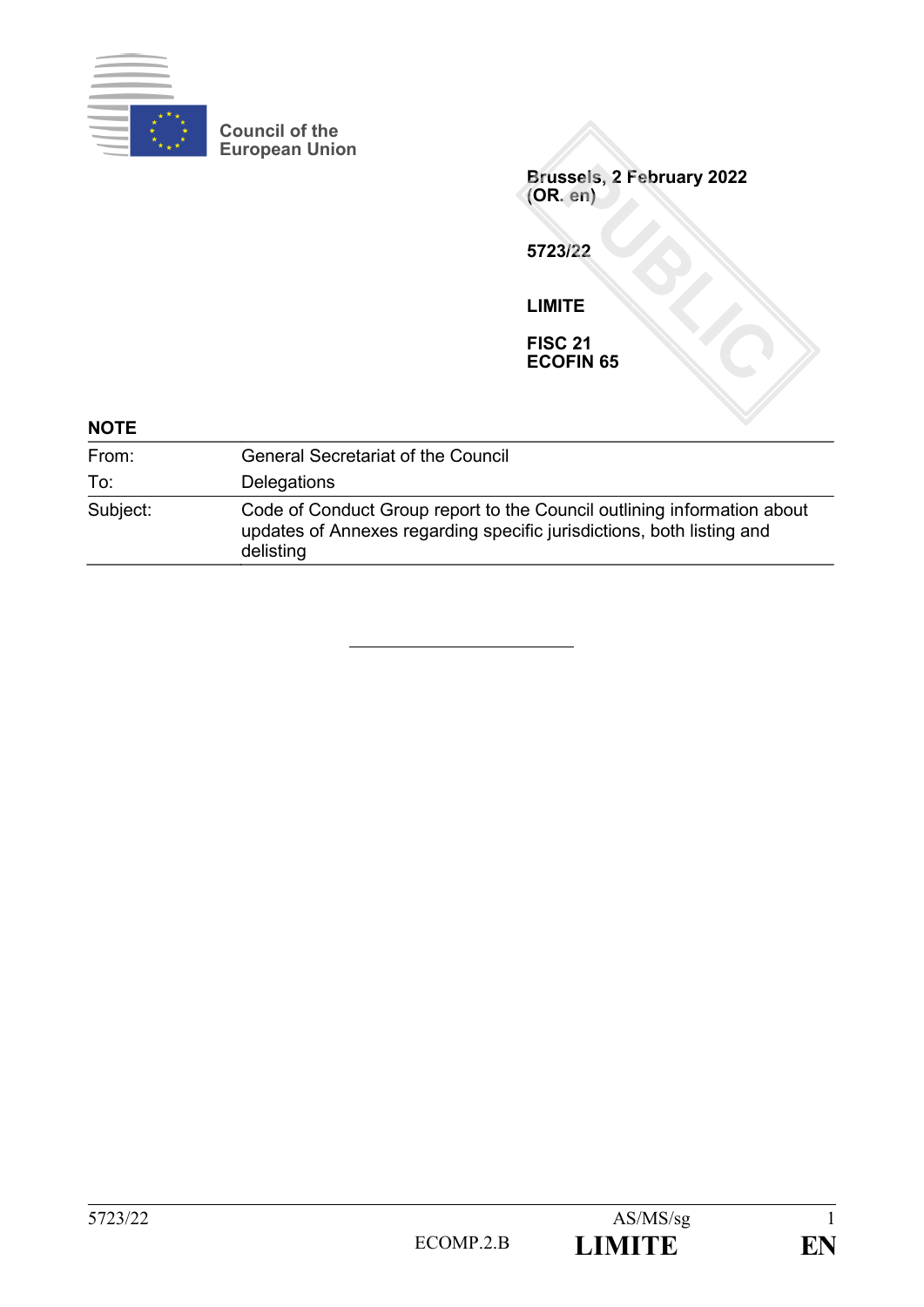# **Code of Conduct Group report to the Council outlining information about updates of Annexes regarding specific jurisdictions, both listing and delisting**

## **I. INTRODUCTION**

1. On 5 October 2021, the Council revised the EU list of non-cooperative jurisdictions for tax purposes (Annex I) and the state of play with respect to commitments taken by cooperative jurisdictions to implement tax good governance principles (Annex II) **<sup>1</sup>** initially endorsed by the ECOFIN Council on 5 December 2017**<sup>2</sup>** and subsequently revised by the Council on January 2018,**<sup>3</sup>** 13 March 2018,**<sup>4</sup>** 25 May 2018**<sup>5</sup>** , 2 October 2018,**<sup>6</sup>** 6 November 2018,**<sup>7</sup>** December 2018,**<sup>8</sup>** 12 March 2019,**<sup>9</sup>** 22 May 2019,**<sup>10</sup>** 14 June 2019,**<sup>11</sup>** 17 October 2019,**<sup>12</sup>** November 2019**<sup>13</sup>**, 5 December 2019 **<sup>14</sup>** , 18 February 2020**<sup>15</sup>**, 6 October 2020**<sup>16</sup>** and February 2021**<sup>17</sup>** .

2. As agreed by the ECOFIN Council in its conclusions of 12 March 2019, as from 2020 onwards, updates of the EU list should be done no more than twice a year.

<sup>&</sup>lt;u>.</u> OJ C 413I, 12.10.2021, p. 1-4. OJ C 438 2017, p. 5-24. OJ C 29 2018, p. 2. OJ C 100 2018, p. 4-5. OJ C 191 2018, p. 1-3. OJ C 359 2018, p. 3-5. OJ C 403 2018, p. 4-6. OJ C 441 2018, p. 3-4. OJ C 114 2019, p. 2-8. OJ C 176, 22.5.2019, p.2. OJ C 210, 21.6.2019, p.8. OJ C 351, 17.10.2019, p. 7. OJ C 386, 14.11.2019, p.2. OJ C 416, 11.12.2019, p.10. OJ C 64 2020, p. 8-14. OJ C 331 2020, p. 3-5. OJ C 66, 26.2.2021, p. 40-45.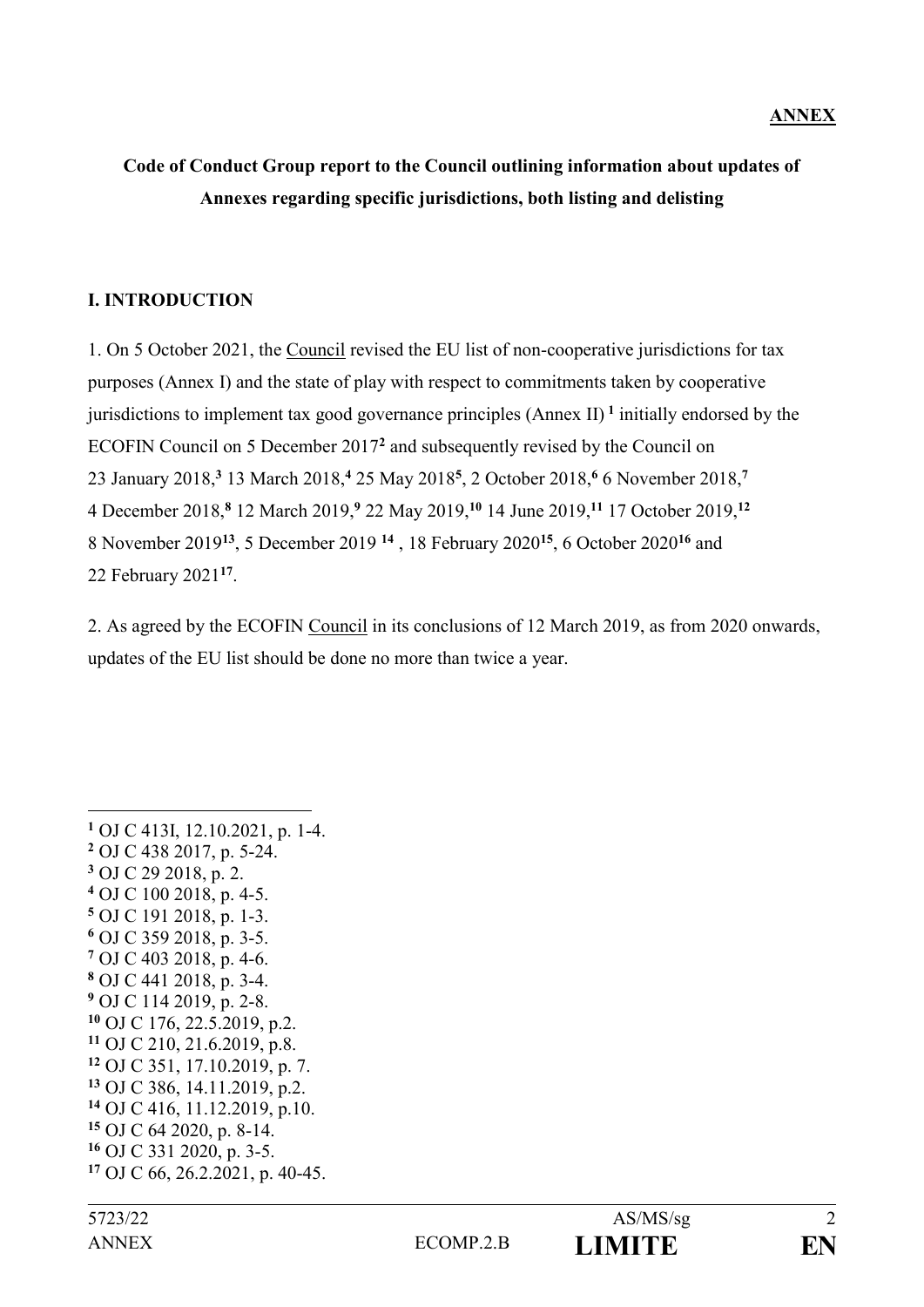3. In its conclusions of 27 November 2020**<sup>18</sup>** the ECOFIN Council reiterated the importance of the principles of tax good governance in the EU and beyond and the continuation of the successful work undertaken so far in the context of the Code of Conduct (Business Taxation) including on the EU list of non-cooperative jurisdictions for tax purposes that should be further pursued and enhanced, where necessary.

4. In its conclusions of 7 December 2021**<sup>19</sup>** the ECOFIN Council invited the Code of Conduct Group (further referred to as "the Group") to continue an effective dialogue with jurisdictions and monitoring, so that jurisdictions fulfil their respective commitments and comply with the EU listing criteria in accordance with the agreed deadlines, expressed its support for the preparatory work done with a view to assessment of relevant jurisdictions for compliance with criterion 3.2 on country-by-country reporting (CbCR) in view of the update of the EU list in the first quarter of 2022 and also invited the Group to request commitments from jurisdictions where appropriate and according to a timeline agreed by the Group.

5. In that spirit, the Group continued interactions and dialogues with the relevant jurisdictions through its elected Chair (Ms Lyudmila Petkova), supported by the General Secretariat of the Council and with technical assistance of the Commission services. The Group mandated the Subgroup on external issues to discuss urgent issues at the meeting on 14 January 2022 in the run-up to its meeting on 24 January 2022. The Subgroup on 2 February 2022 was subsequently tasked to finalise the update of the list.

6. In the light of the above, and based on an objective assessment of the most recent developments, the February 2022 update of the EU list should, as appropriate, allow the Council to:

- $-$  take necessary decisions in the context of the upcoming listing;
- remove from Annex I jurisdictions that took sufficient steps to address the identified issues, and move them to Annex II where relevant;

<sup>1</sup> **<sup>18</sup>** Doc. 13350/20.

**<sup>19</sup>** Doc. 14653/21.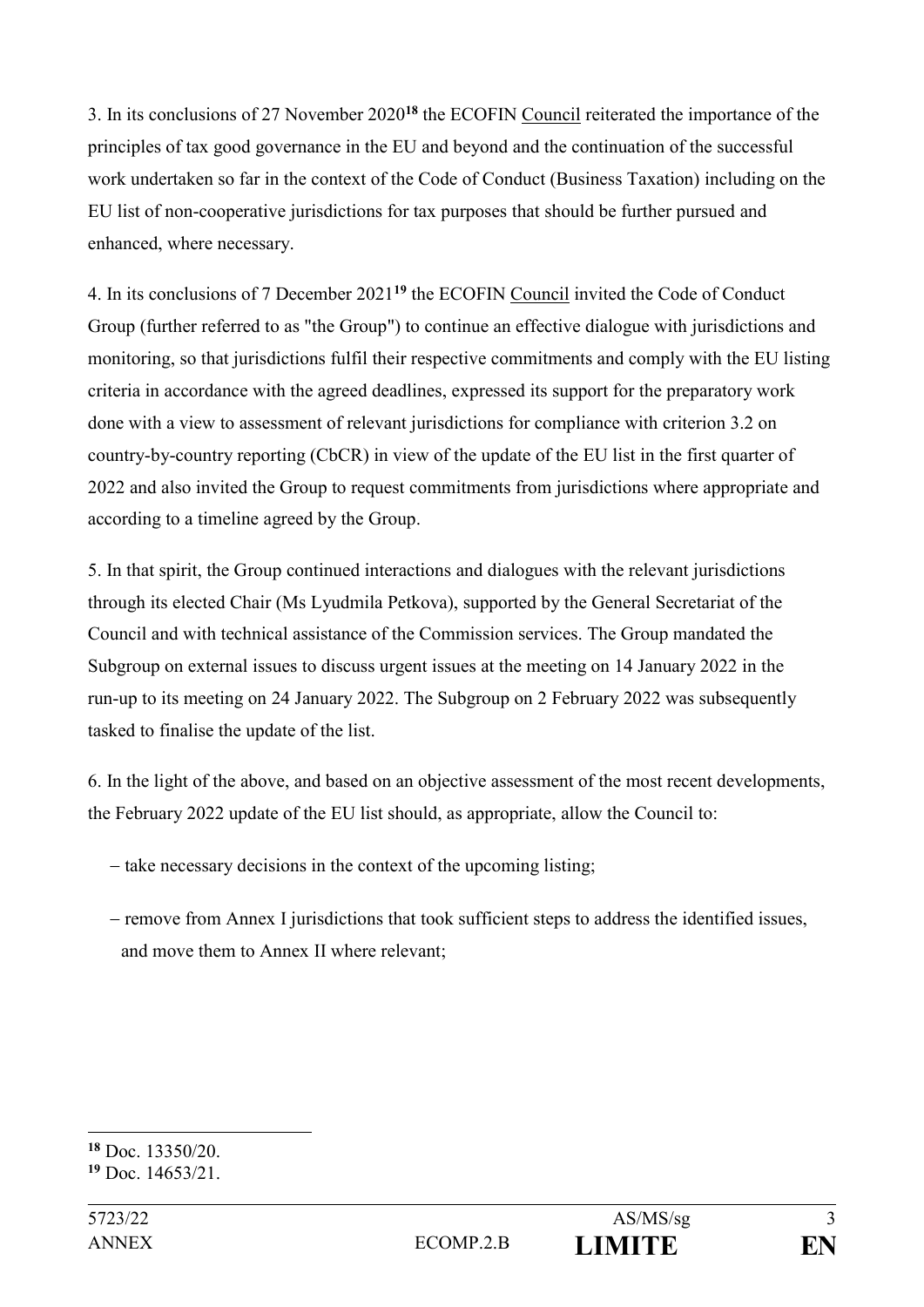- list in Annex I jurisdictions which do not comply with the requirements of the EU list criteria for jurisdictions which are under screening;
- include in Annex II jurisdictions which have undertaken commitments to cooperate with the EU and to take the necessary steps towards complying with one or more EU list criteria that their tax systems have been found to be inconsistent with; and
- $-$  remove jurisdictions that completed their commitments from Annex II, also taking into consideration the latest developments concerning ratification of the OECD Multilateral Convention on Mutual Administrative Assistance in Tax Matters (MAC).

## **II. UPDATES OF ANNEX I**

#### **a) Delisting**

## **b) Listing**

#### **c) Other changes**

7. Panama received a letter on 13 December 2021 inviting it to make a formal political commitment to address two recommendations issued to it by the Inclusive Framework in the context of criterion 3.2 and to activate exchange relationships for CbCR with one remaining EU Member State. Panama replied to the COCG Chair on 4 January 2022**<sup>20</sup>** , confirming its commitment to address the recommendations received from the Inclusive Framework in a timely manner in order to be evidenced in future peer review reports**<sup>21</sup>** . The Group recommends to mention in Annex I that Panama has committed to cooperate on criterion 3.2**<sup>22</sup>** .

**<sup>20</sup>** WK-R 148/22.

**<sup>21</sup>** See also point 28 and 29.

**<sup>22</sup>** WK-R 198/22.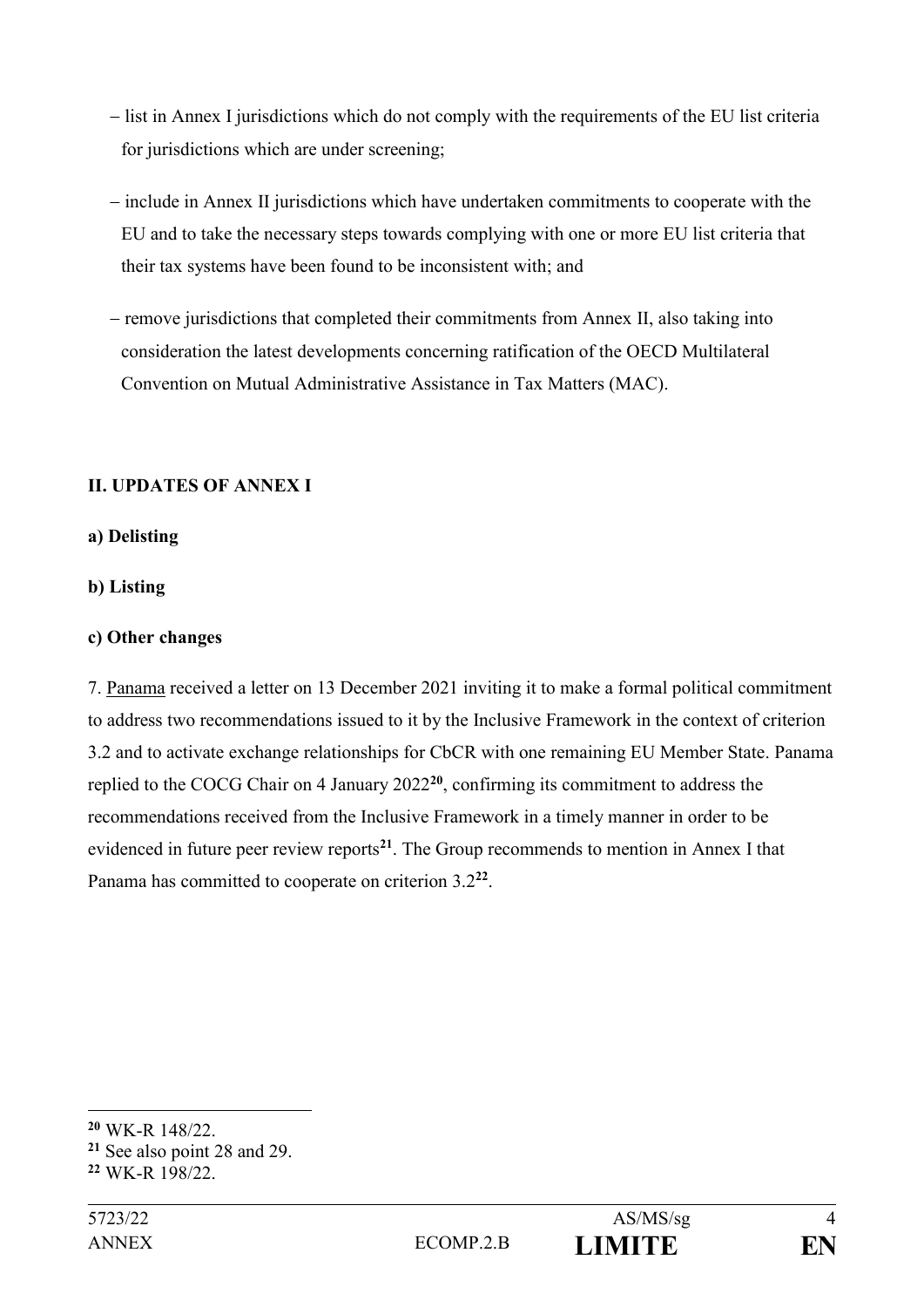8. Trinidad and Tobago sent letters to the COCG Chair on 6 January 2022 and 11 January 2022**<sup>23</sup>** in which it committed to addressing the general recommendations by the BEPS Inclusive Framework and to activating country-by-country exchanges with all EU Member States within the required timeframe**<sup>24</sup>**. The Group consequently recommends to mention in Annex I that Trinidad and Tobago has committed to cooperate on criterion 3.2.

9. Vanuatu was granted a supplementary review by the Global Forum in January 2022. The Group recommends to mention in Annex I that Vanuatu has made progress on criterion 1.2.

# **III. UPDATES OF ANNEX II**

*1.2 Membership of the Global Forum and satisfactory rating in relation to exchange of information on request*

10. The Group takes note of the progress of Botswana, a developing country without a financial centre , which in January 2022 was granted a supplementary review by the Global Forum.

*1.3 Signatory and ratification of the OECD Multilateral Convention on Mutual Administrative Assistance (MAC) or network of agreements covering all EU Member States*

11. Thailand, which had committed to ratify the Multilateral Convention on Mutual Administrative Assistance in Tax Matters (MAC) by 31 December 2021, deposited its instrument of ratification for the Convention on 22 December 2021. The OECD procès-verbal that was issued by the OECD was transmitted to the COCG Chair on 6 January 2022**<sup>25</sup>**. The Group therefore recommends to remove Thailand from Annex II for criterion 1.3, as it has fulfilled its commitment.

**<sup>23</sup>** WK-R 151/22 and WK-R 399/22.

**<sup>24</sup>** See also point 28 and 29.

**<sup>25</sup>** WK-R 194/22.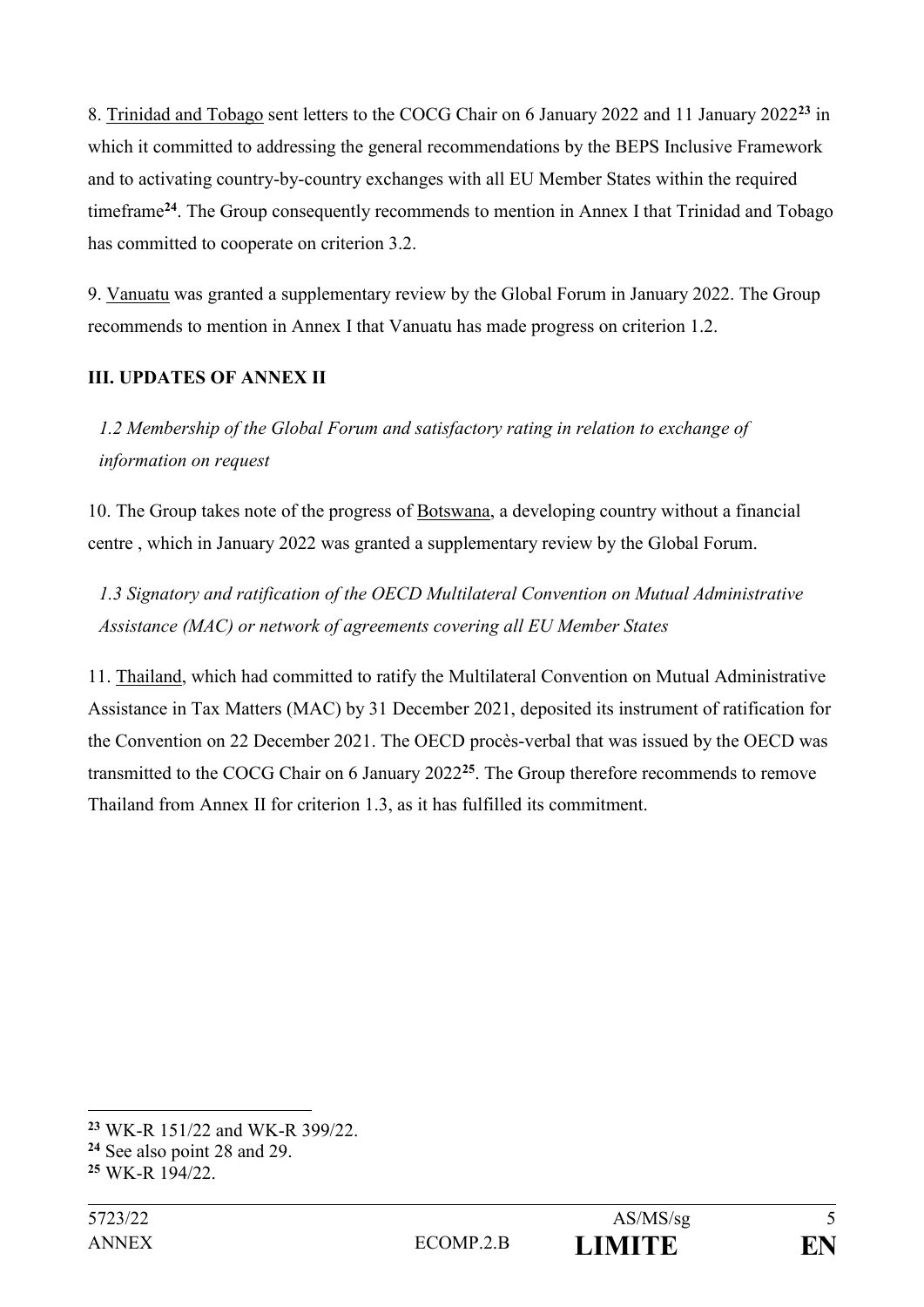#### *2.1 Existence of harmful tax regimes*

12. Costa Rica, which features in Annex II since October 2021 on account of having committed to reform its FSIE regime, sent a letter dated 15 December 2021**<sup>26</sup>** to the Chair of the Code of Conduct Group in order to provide an update on the legislative process to align the domestic definition of permanent establishment with the international standard. The Group takes note of and welcomes the recent progress made.

13. Furthermore, in a letter dated 30 November 2021**<sup>27</sup>**, the Group requested Costa Rica to reiterate to the Code of Conduct Group the commitment to the Forum on Harmful Tax Practices (FHTP) to amend the Special Economic Zones regime by the end of 2022. In light of the high level commitment letter received from Costa Rica within the set timeframe**<sup>28</sup>**, the Group proposes to add Costa Rica to Annex II for this commitment as well.

14. Qatar was included in Annex II in the October 2021 listing exercise following its commitment to reform its FSIE regime and its commitment to amend or abolish preferential tax regimes in the scope of the FHTP. At the November 2021 FHTP meeting, the FHTP concluded that after amendments, the three Qatari tax regimes in scope of the FHTP were no longer harmful**<sup>29</sup>** . The Group takes note of and welcomes the progress made by Qatar, and recommends to remove Qatar from Annex II for this section of criterion 2.1.

15. On 16 July 2021 the Group sent a letter to the Russian Federation requesting a commitment to amend its International Holding Companies regime by the end of 2022, which was found to be potentially harmful. The COCG Chair received a letter from the Russian Federation dated 23 September 2021**<sup>30</sup>**, committing to reform some aspects of the regime. Since the receipt of the letter, the COCG Chair and the Commission services have been in contact with the Russian authorities, which have outlined their intention to bring the regime in line with the criteria by the set deadline.**<sup>31</sup>** The Group therefore recommends to include the Russian Federation in Annex II.

- **<sup>27</sup>** WK-R 15550/21.
- **<sup>28</sup>** WK-R 196/22.
- **<sup>29</sup>** WK 13939/21.
- **<sup>30</sup>** WK-R 11595/22.
- $31$  WK-R  $712/22 + ADD 1$ .

<sup>&</sup>lt;u>.</u> **<sup>26</sup>** WK-R 141/22.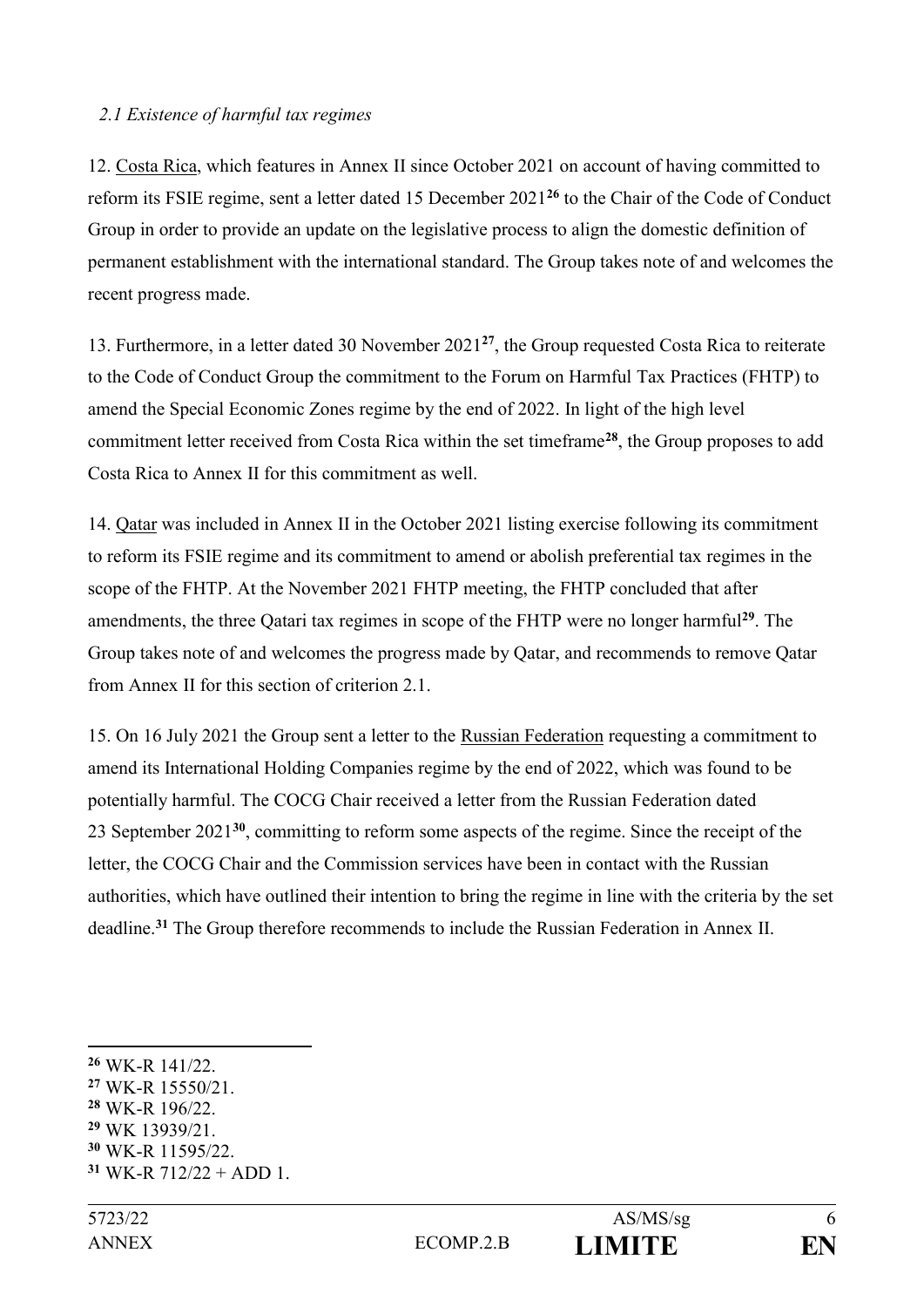# *2.2 Existence of tax regimes that facilitate offshore structures which attract profits without real economic activity*

16. Regarding the monitoring of the implementation of economic substance legislation, in July 2021 the Group agreed to take stock of the FHTP assessment of no or only nominal tax jurisdictions to the extent that the EU criterion 2.2 and the FHTP standard overlap in terms of scope and jurisdictions concerned. In light of this assessment, the COCG decided to send letters to a number of jurisdictions that failed to meet one or more of the requisite standards and were therefore "urged" by the FHTP to take action. In the letters, these jurisdictions were requested to commit to remedy the deficiencies identified within the timeline agreed in the context of the FHTP.

17. In this context, Anguilla received a letter from the COCG Chair, with the request for Anguilla to formally undertake to address the issues identified in the FHTP assessment in time to be reflected at the next FHTP meeting in 2022. Anguilla replied with letter**s** dated 17 January 2022**<sup>32</sup>** and 19 January 2022**<sup>33</sup>** containing the requested commitment at a high level. The Group therefore recommends to include Anguilla in Annex II.

18. On 13 December 2021, the Group sent a letter**<sup>34</sup>** on the same issues to The Bahamas, requesting a commitment to address the issues identified in the assessment in due time, so that the FHTP can conclude at its next meeting in 2022 that the recommendations have been addressed. The Bahamas' Prime Minister sent a number of letters**<sup>35</sup>** where The Bahamas strongly commits to addressing the recommendations received within the set deadline. The Group therefore recommends to include The Bahamas in Annex II.



**<sup>32</sup>** WK-R 711/22.

**<sup>33</sup>** WK-R 865/22.

**<sup>34</sup>** WK-R 15552/21.

**<sup>35</sup>** WK-R 139/22, WK-R 195/22 and WK-R 1282/22.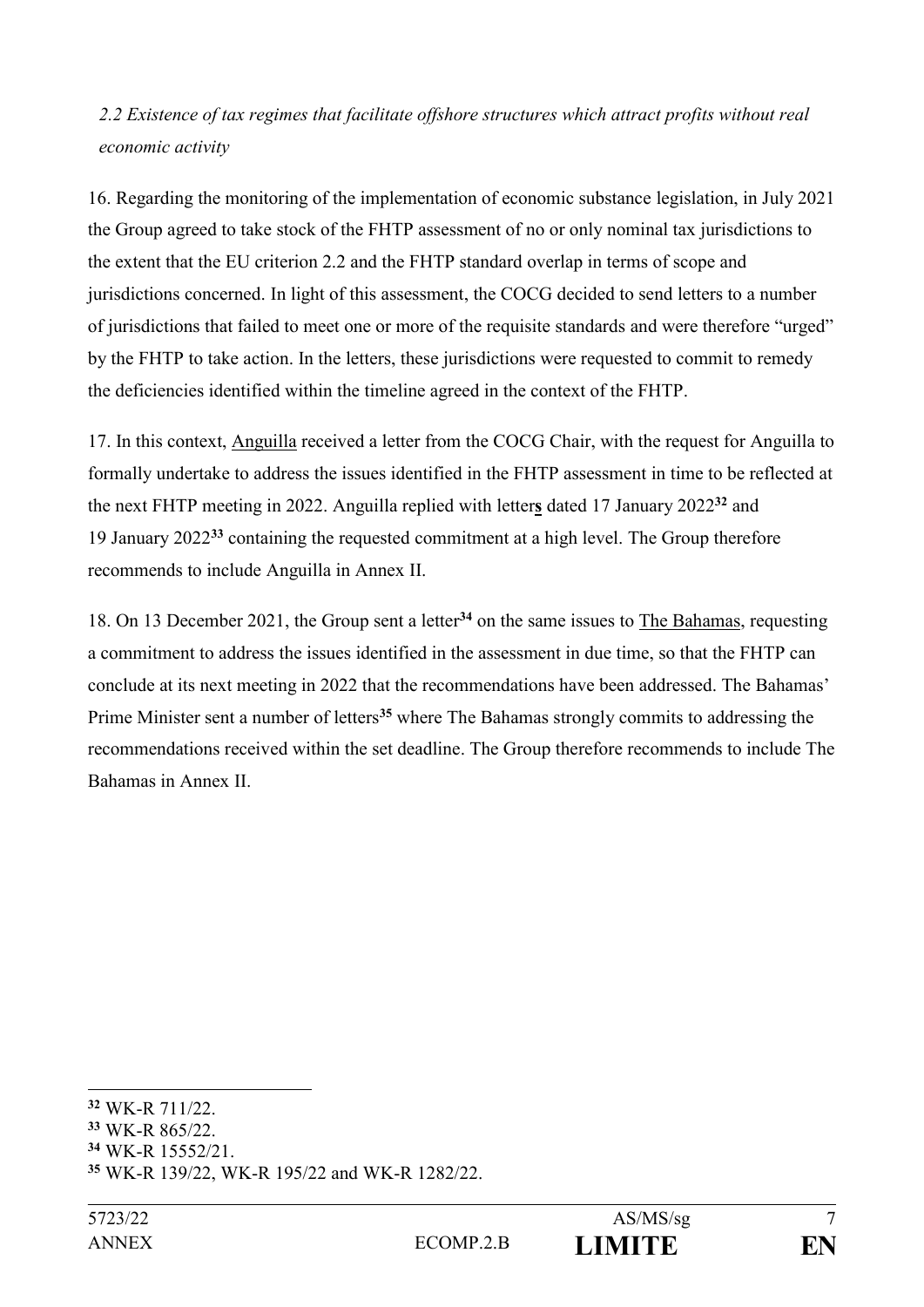19. A letter**<sup>36</sup>** was also sent to Barbados, which was urged by the FHTP to address a number of issues regarding the monitoring of the implementation of economic substance legislation. In the letter, the Group requested Barbados to commit to address these recommendations within a deadline allowing the FHTP to conclude at its next meeting that the recommendations have been addressed. In a letter dated 4 January 2022, Barbados undertook to complete the process within the set deadline. The Group therefore recommends to include Barbados in Annex II for this issue.

20. The Group sent a letter**<sup>37</sup>** to Bermuda as well, requesting a formal political commitment to address the issues identified in the FHTP assessment. Bermuda replied to this letter on 30 December 2021**<sup>38</sup>** with the requested high-level commitment. The Group welcomes Bermuda's cooperation with the COCG and its actions addressing the recommendation from the FHTP. However, pending a formal decision by the FHTP, the Group recommends to include Bermuda in Annex II.

21. Turks and Caicos Islands, having been urged by the FHTP to take a number of actions, also received a letter**<sup>39</sup>** from the Group requesting a commitment to address the issues identified on 14 December 2021. Turks and Caicos Islands replied with a letter on 6 January 2022, undertaking to complete the process within the set deadline. The Group therefore recommends to include Turks and Caicos Islands in Annex II.

# *3.2 Implementation of country-by-country reporting (CbCR)*

22. On the basis of the October 2021 Action 13 peer review report by the OECD BEPS Inclusive Framework (IF) on country-by-country reporting and additional assessments of bilateral exchange relations for CbCR with EU Member States, the Group decided to send letters to relevant jurisdictions, requesting them to commit to address any IF general recommendations on time to be taken into account for the peer review reports in 2023 and, where necessary, to activate exchange relationships with EU Member States in due time.

**<sup>36</sup>** WK-R 15553/21.

**<sup>37</sup>** WK-R 15555/21.

**<sup>38</sup>** WK-R 146/22.

**<sup>39</sup>** WK-R 15559/21.

ANNEX ECOMP.2.B **LIMITE EN**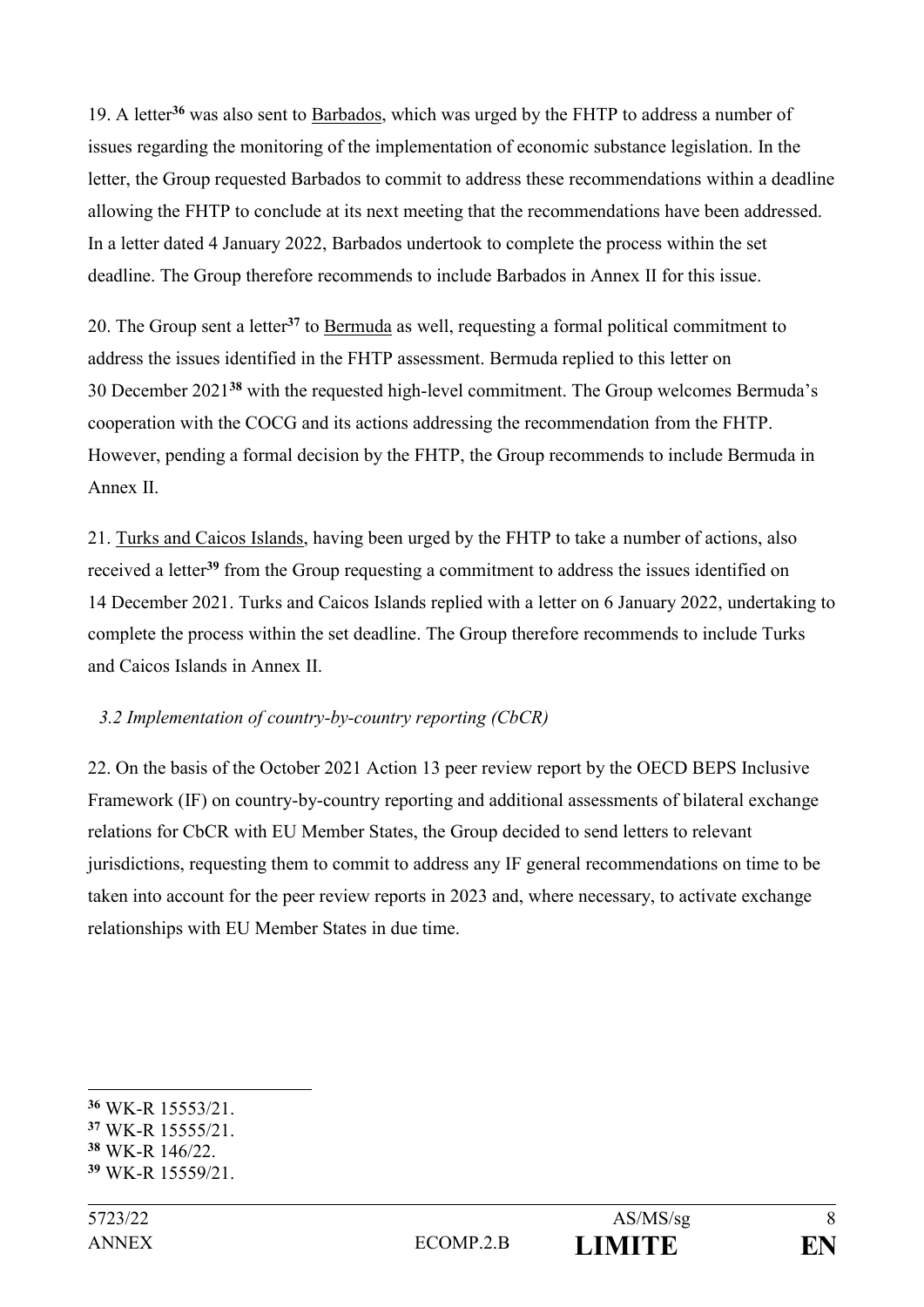23. In this context, the Group Chair sent letters to the Bahamas, Barbados, Belize, British Virgin Islands, Israel, Montserrat, Panama, Thailand, Tunisia, Vietnam, Trinidad and Tobago in November and December 2021 inviting them to continue working on the implementation of the CbCR standard and to commit to address any outstanding issues.

24. The Bahamas received a letter on 13 December 2021**<sup>40</sup>** (in addition to the request detailed under point 19 above) inviting it to make a formal political commitment to address one recommendation issued to it by the IF in October 2021 with regard to the BEPS minimum standard on CbCR. The Bahamas' authorities sent reply letters dated 15 December 2021, 6 January 2022**<sup>41</sup>** and 26 January 2022 committing to the effective implementation of the BEPS minimum standard on CbCR within the set deadline. For this reason, the Group recommends to include The Bahamas in Annex II with regard to criterion 3.2.

25. On 19 November 2021, Barbados received a letter by the Group Chair on the implementation of CbCR. In this letter Barbados was asked to commit to addressing four general recommendations issued to it by the IF and to activate exchange relationships for CbCR with all EU Member States. Barbados replied in letters dated 30 December 2021, committing at a high level to address the issues. The Group consequently recommends to include Barbados in Annex II with regard to criterion 3.2.

26. The Group Chair sent a letter to Belize on 13 December 2021**<sup>42</sup>**, asking Belize to commit to addressing one recommendation in due time. On 24 December 2021**<sup>43</sup>** , Belize undertook to address the IF recommendation by the set deadline. On this basis, the Group recommends on this basis to include Belize in Annex II of the Council Conclusions on the revised EU list with regard to criterion 3.2.

**<sup>40</sup>** WK-R 15552/22.

**<sup>41</sup>** WK-R 139/22, WK-R 195/22 and WK-R 1282/22.

**<sup>42</sup>** WK-R 15554/22.

**<sup>43</sup>** WK-R 144/22.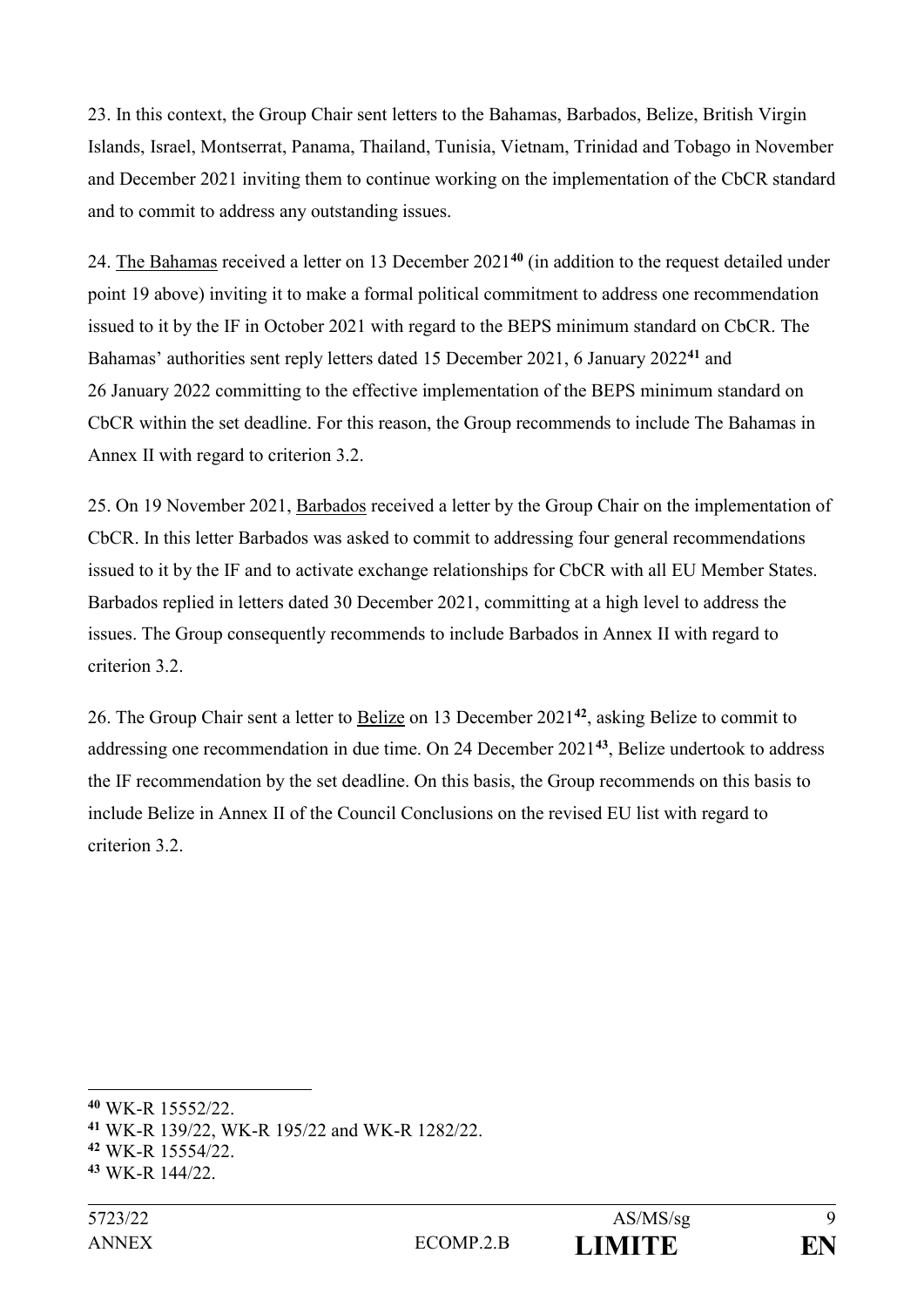27. The British Virgin Islands received a letter on 13 December inviting it to make a formal political commitment to address one recommendation issued to it by the IF in October 2021 with regard to the BEPS minimum standard on CbCR. In its reply to the letter**<sup>44</sup>** the British Virgin Islands committed to ensuring that the recommendation will be met by the Autumn 2023 report of the IF (by letter of 6 January 2022**<sup>45</sup>**). The Group therefore recommends to include the British Virgin Islands in Annex II with regard to criterion 3.2.

28. Israel received a letter by the Chair on the implementation of CbCR on 19 November 2021**<sup>46</sup>**. In this letter the Group asked Israel to commit to addressing four general recommendations issued to it by the IF and to activate exchange relationships for CbCR with all EU Member States. Israel's Minister of Finance sent a commitment letter<sup>47</sup> to the COCG Chair on 22 December 2021, undertaking to complete the process within the set deadline. Against this background, the Group recommends to include Israel in Annex II with regards to criterion 3.2.

29. On 19 November 2021, Montserrat was asked to commit to addressing four general recommendations issued to it by the IF and to activate exchange relationships for CbCR with all EU Member States. On 19 January 2022<sup>48</sup>, Montserrat committed to implement the recommendations within the set timeframe. The Group therefore recommends to include Montserrat in Annex II for with regard to criterion 3.2.

30. On 19 November 2021, the Group Chair sent a letter to Thailand, which received four general recommendations in the October 2021 Action 13 peer review report. In the letter, Thailand was asked to undertake to address the recommendations by the BEPS IF and to activate exchange relationships for CbCR with all EU Member States within the set deadline. Since Thailand made a high-level commitment to this effect on 28 December 2021**<sup>49</sup>**, the Group recommends to include Thailand in Annex II with regard to criterion 3.2.

- **<sup>45</sup>** WK-R 152/22.
- **<sup>46</sup>** WK-R 14662/21.
- **<sup>47</sup>** WK-R 142/22.
- **<sup>48</sup>** WK-R 866/22.
- **<sup>49</sup>** WK-R 145/22.

<u>.</u>

**<sup>44</sup>** WK-R 15556/21.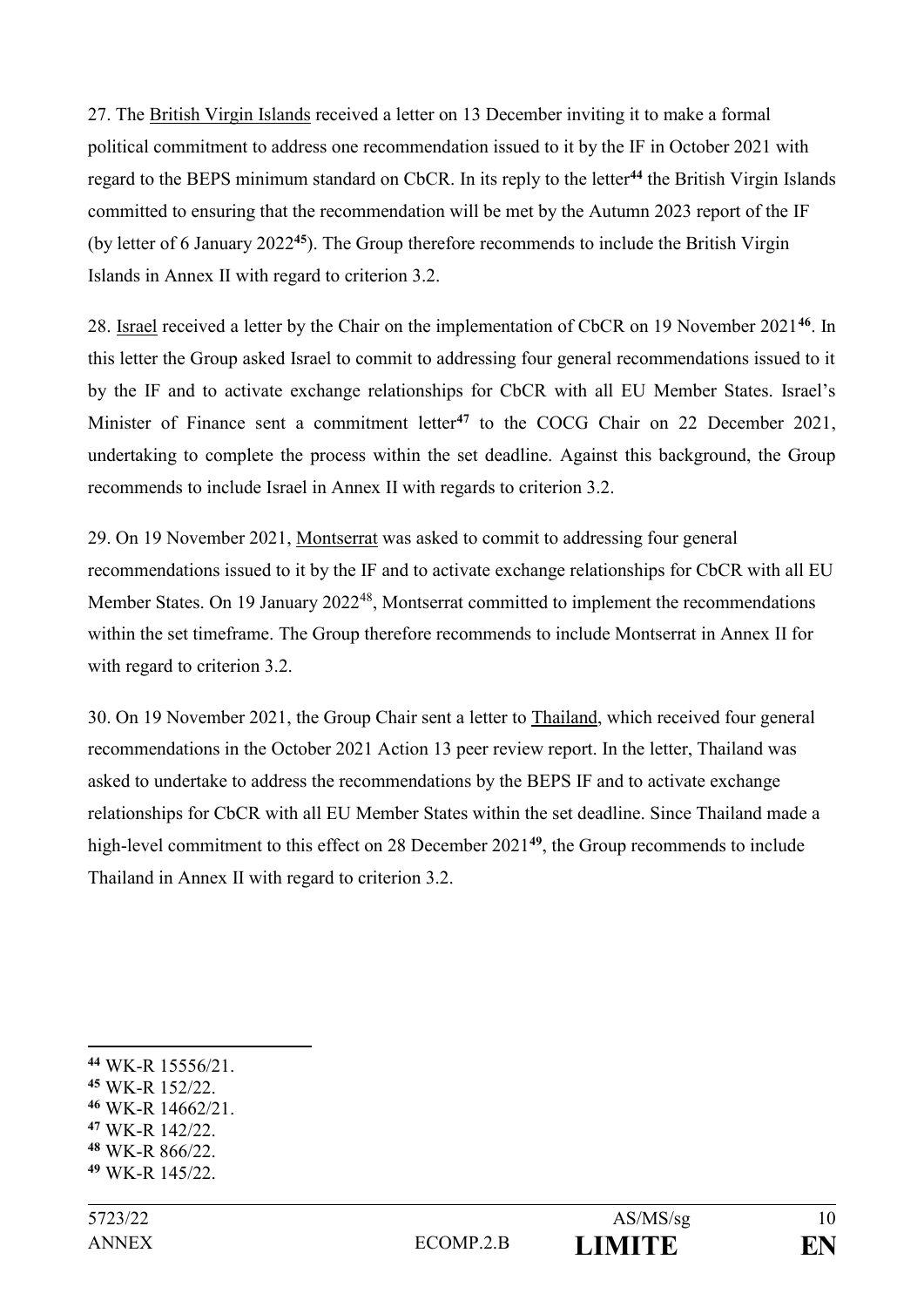31. On 13 December 2021**<sup>50</sup>** , Tunisia was asked to commit at a high-level to activate exchange relationships for CbCR with all EU Member States and to continue working on the implementation of the CbCR standard. Having already communicated its intentions to comply on 30 November 2021**<sup>51</sup>**, Tunisia replied officially to the letter with a high-level commitment as requested on 4 January 2022. The Group consequently recommends to include Tunisia in Annex II with regard to criterion 3.2.

32. In addition to receiving three general recommendations from the IF, Vietnam has no exchange relations for CbCR with any EU Member State. Vietnam was therefore asked on 13 December 2021 to commit to sign the MAC by 31 August 2022, to ratify it by 31 August 2023, and to activate CbCR relationships with all EU Member States by 31 August 2024. On 28 January 2022, Vietnam sent a commitment letter at a high political level<sup>52</sup>. For this reason, the Group recommends to include Vietnam in Annex II of the Council Conclusions on the revised EU list with regard to criterion 3.2.



<sup>1</sup> **<sup>50</sup>** WK-R 15560/22.

**<sup>51</sup>** WK-R 15547/21.

**<sup>52</sup>** WK-R 1284/22.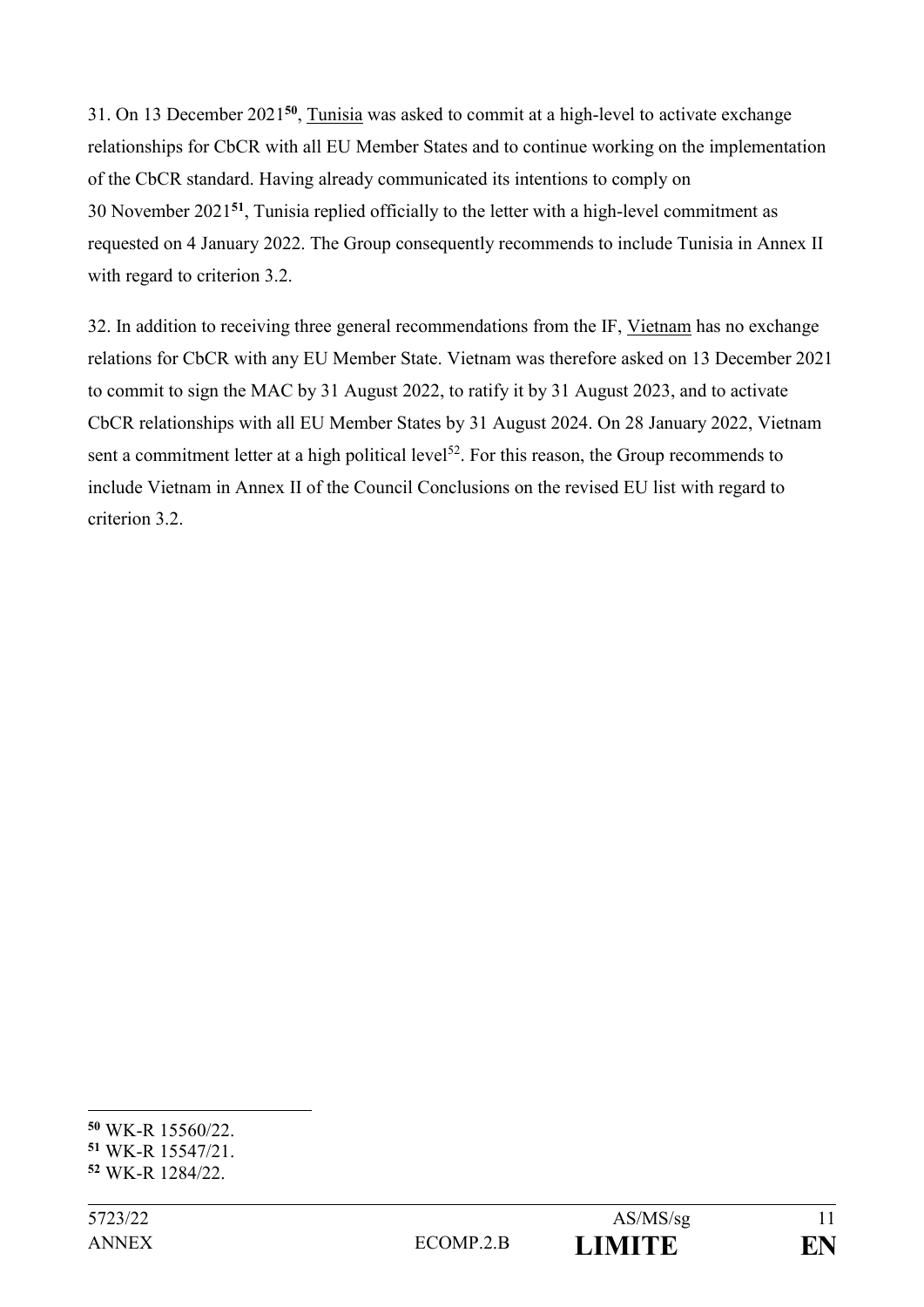33. In accordance with the Council conclusions agreed by Ecofin on 18 February 2020, Turkey was given a deadline until 31 December 2020 to comply with the requirements for effective exchanges of information under the OECD Common Reporting Standard (which corresponds to criterion 1.1 under the EU list). This deadline extension followed the engagement of Turkey with the EU Code of Conduct Group for business taxation in 2019 and their reassurances that progress would have been made by end of 2020 In its Conclusions of 22 February 2021 the Council took note of the state of play and regretted that Turkey had not made material progress in the effective implementation of the automatic exchange of information with all EU Member States. The Council reiterated that the effective exchange of information with all Member States is a condition for Turkey to fulfil criterion 1.1 of the EU list in accordance with the Council conclusions of February 2020. In its conclusions of February 2021 the Council called on Turkey to fully commit at a high political level by 31 May 2021 to effectively activate automatic information exchange relationships with the 6 remaining Member States by 30 June 2021. The Council also called on Turkey to send to all Member States information for fiscal year 2019 no later than by 1 September 2021. Finally, the Council conclusions called Turkey to send such information for fiscal years 2020 and 2021 according to the OECD calendar for automatic exchange of information with all Member States and no later than by, respectively, 30 September 2021 and 30 September 2022.

34. In its Conclusions of 5 October 2021 the Council took note of the commitment by Turkey of 19 May 2021 to effectively activate automatic information exchange relationships by 30 June 2021 with all Member States with which Turkey has diplomatic relations and underlined that further engagement and technical work on effective exchange of data from Turkey to all Member States will be required to meet the agreed international standards and fully comply with the conclusions of the Ecofin Council of 22 February 2021.